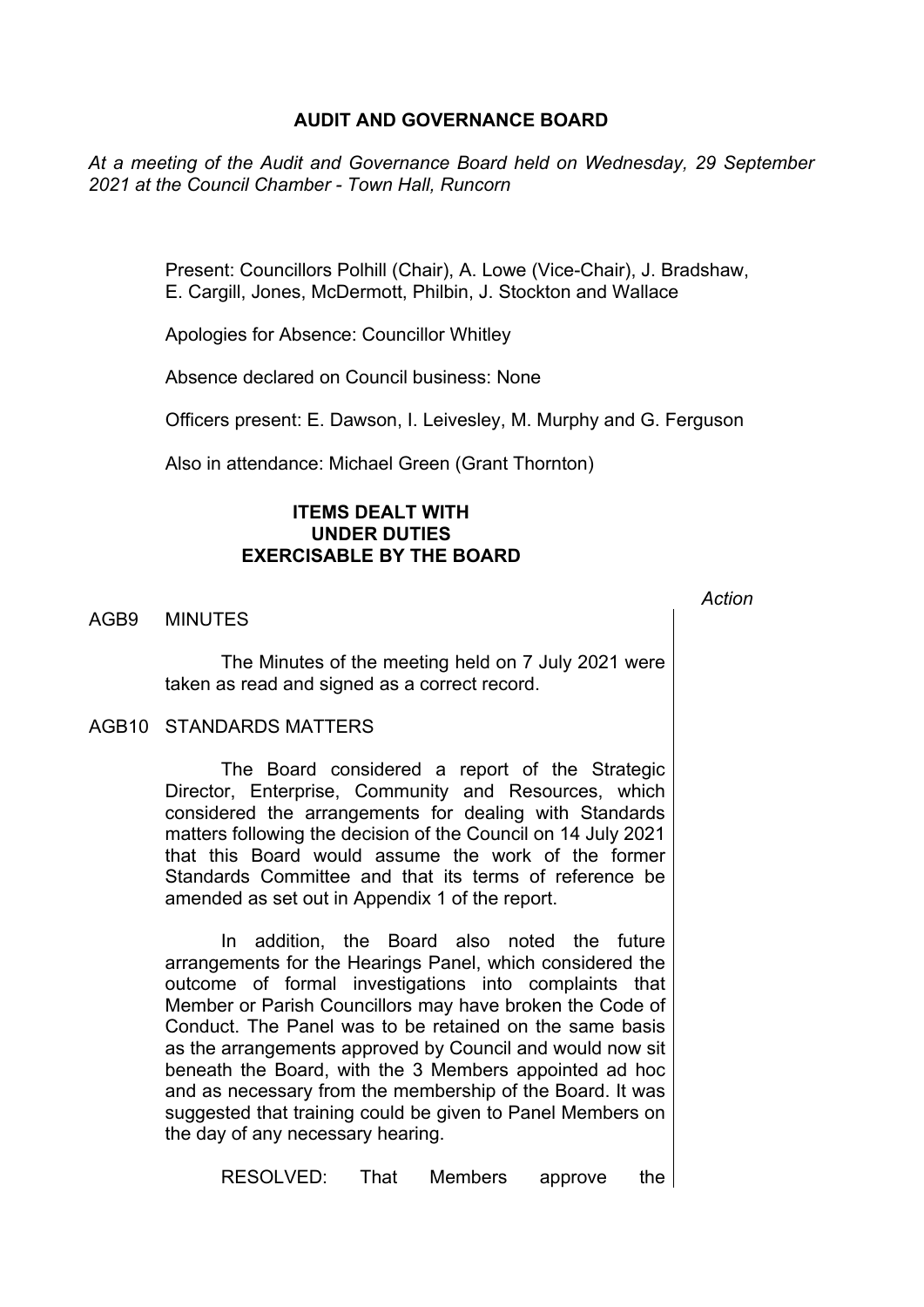arrangements as set out in the report for dealing with Standards matters following the decision of Council on 14 July 2021 that this Board assume the responsibilities of the former Standards Committee.

AGB11 CORPORATE RISK REGISTER BIANNUAL UPDATE 2021/22

> The Board considered a report of the Strategic Director, Enterprise, Community and Resources, on the biannual update of the Corporate Risk Register for 2021/22.

> The Board was advised that the Council recognised its responsibility to manage both internal and external risks as a key component of good corporate governance. At Directorate level, arrangements were in place for the high risk mitigation measures on the Directorate Risk Registers to be reviewed and updated annually, in line with Directorate Business Plans. Progress was then reported to Management Team and Policy and Performance Boards.

> It was reported that the Risk Control Measures had been reviewed and updated in line with current changes within the Authority and as proposed by managers and stakeholders. The risks had been re-prioritised so that people, (the community and staff), took priority. These were set out in the report.

> > RESOLVED: That

- 1. the progress of actions be noted; and
- 2. the robustness of the Corporate Risk Register and the adequacy of the associated risk management arrangements be noted.

# AGB12 EXTERNAL AUDIT PLAN - 2020/21 YEAR-END

The Board considered a report of the Strategic Director, Enterprise, Community and Resources, which set out the 2020/21 year-end Audit Plan, presented by Grant Thornton UK LLP.

The Board was advised that the External Audit Plan was attached to the report and set out details of Grant Thornton's strategy and plan to deliver the 2020/21 audit of the Council's financial statements. It also provided details of their approach to the value for money conclusion.

RESOLVED: That the contents of the External Audit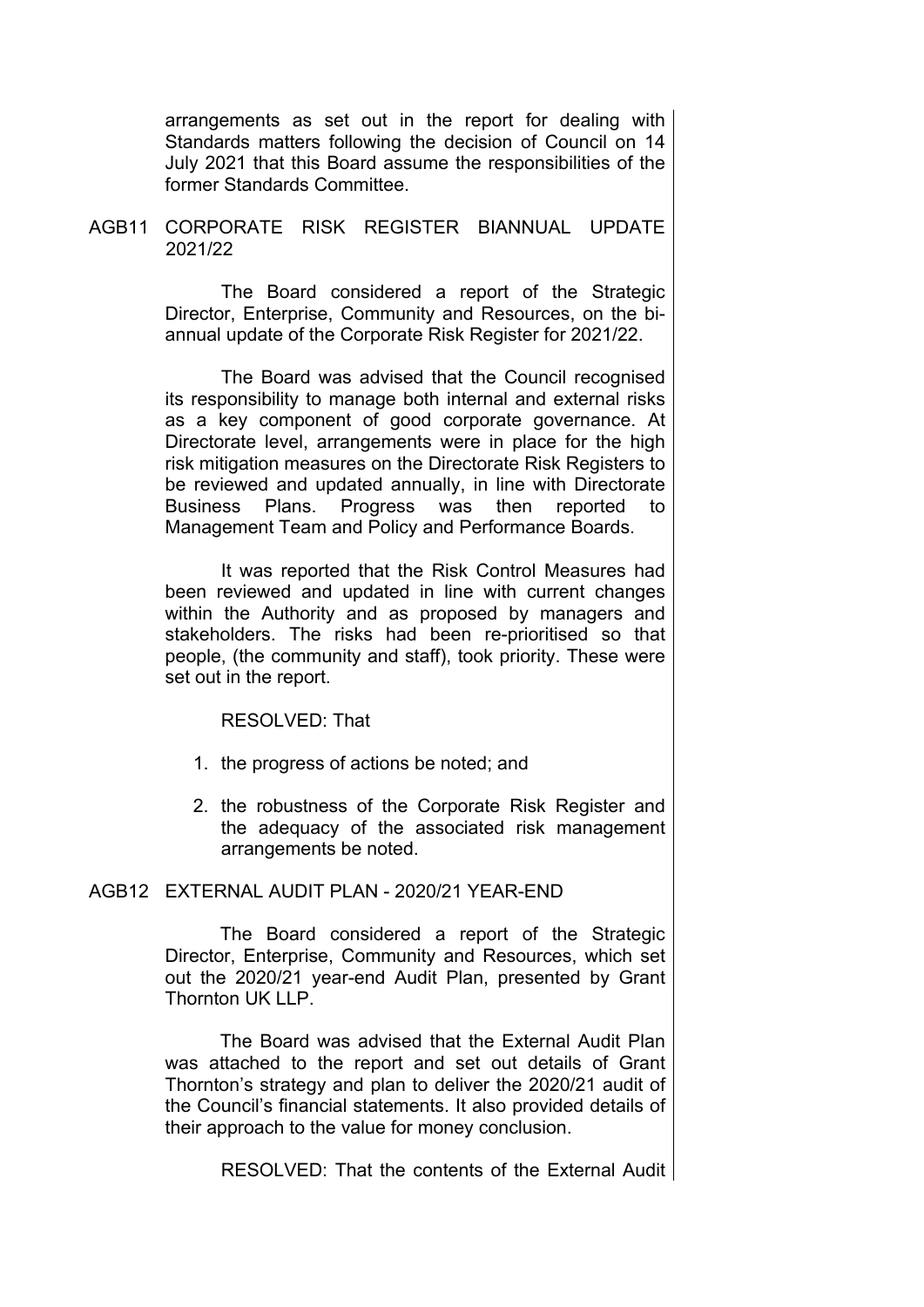Plan for 2020/21 year-end be noted.

AGB13 EXTERNAL AUDIT OF THE 2020/21 ACCOUNTS (VERBAL UPDATE)

> The Board considered a report of the Strategic Director, Enterprise, Community and Resources, which provided an update from the external auditors regarding:

- Progress made in delivering their responsibilities as the Council's external auditors; and
- A summary of emerging national issues and developments that could be relevant to the work of the Board.

Michael Green, from external auditors Grant Thornton, attended the meeting to present the report and then dealt with Members' questions.

It was anticipated that the external audit of accounts would be completed by January 2022.

RESOLVED: That the verbal update by the Council's external auditor Grant Thornton UK LLP be received.

AGB14 SCHEDULE 12A OF THE LOCAL GOVERNMENT ACT 1972 AND THE LOCAL GOVERNMENT (ACCESS TO INFORMATION) ACT 1985

The Board considered:

- 1) whether members of the press and public should be excluded from the meeting of the Board during consideration of the following items of business in accordance with Sub-Section 4 of Section 100A of the Local Government Act 1972, because it was likely that, in view of the nature of the business to be considered, exempt information would be disclosed, being information defined in Section 100 (1) and paragraph 3 of Schedule 12A of the Local Government Act 1972; and
- 2) whether the disclosure of information was in the public interest, whether any relevant exemptions were applicable and whether, when applying the public interest test and exemptions, the public interest in maintaining the exemption outweighed that in disclosing the information.

RESOLVED: That as, in all the circumstances of the